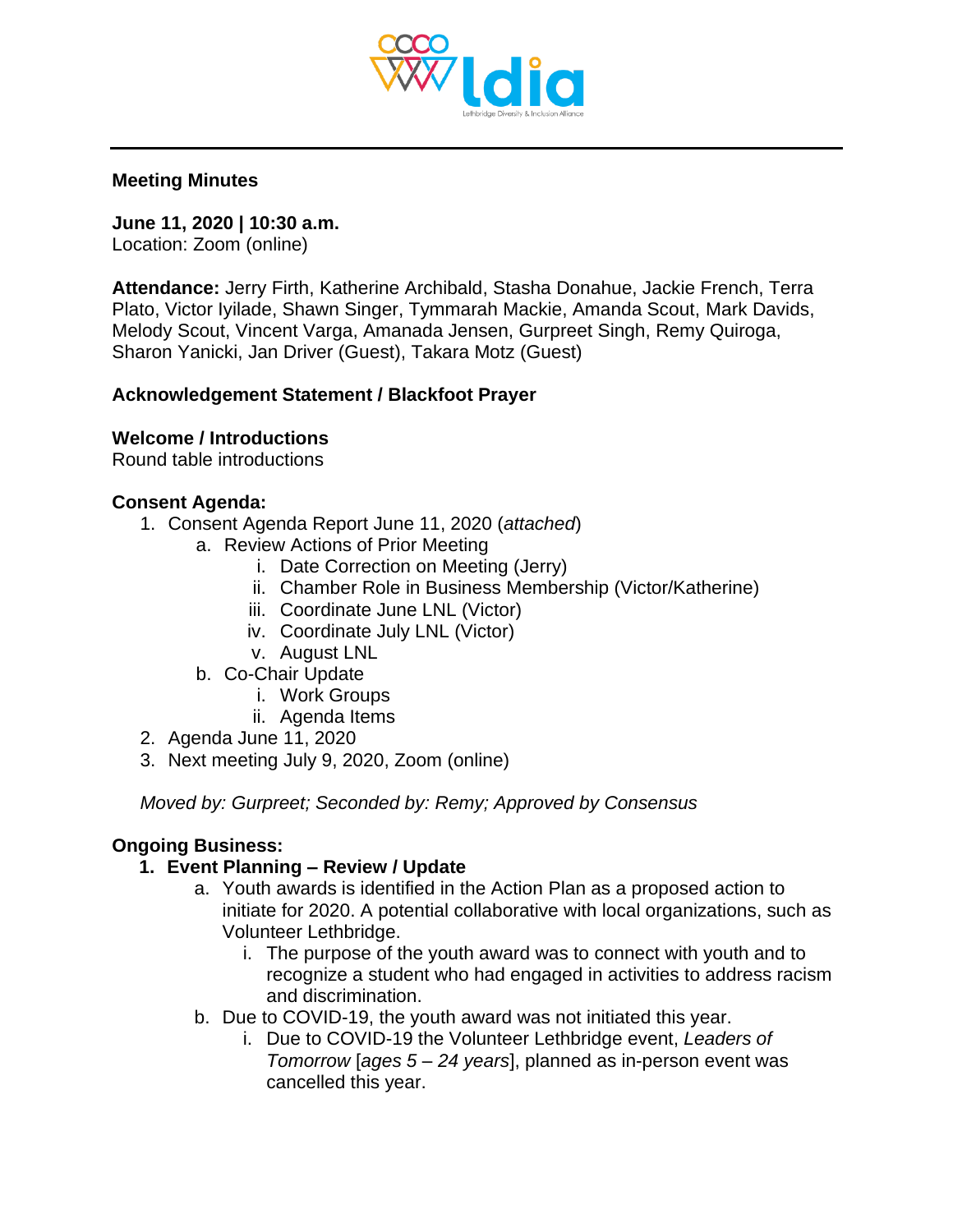

- c. What age range would need to be considered for eligibility and are they needing to be a student?
	- i. LIDIA should try to avoid excluding some youth who might be eligible by age and engaged in action raise and discrimination but are "students". Could specify the age range and criteria for the award, but not limit it to "students".
	- ii. To collaborate with the *Leaders of Tomorrow* event, we would need to use the age range for this event  $(5 - 24$  years).
- d. Is there an opportunity for the College to create an award to recognize youth working on antiracism and discrimination activities?
	- i. **Action –** Gurpreet is willing to check with the College to see if they offer an award.
- e. Should LIDIA offer the award this year or wait until next year?
	- i. By waiting till next year, we could start talking to organizations to promote engagement with nominations for the award.
	- ii. General consensus was to wait until next year and take the remainder of this year to plan.
- f. **Action –** A *Youth Award Working Group* was struck to further discuss the youth award, and develop a matrix of criteria for the award, and the terms of reference for the award: Gurpreet, Amanda Jensen, and Victor volunteered; Gurpreet will take the lead in organizing a meeting. Members who are interested in participating are to email Gurpreet.

### **New Business:**

### **1. Protest Against Racial Discrimination – Debrief**

- a. A protest was organized on Thursday, June 4 by a group of people from the community. LDIA supported the organizers in coordination and of and at the event.
- b. There was a large turnout, estimated around 600-800 people. Overall, the event went well. Donations of water and snacks and masks were provided by a number of organizations.
- c. Co-chair, Victor spoke at the event on behalf of LDIA.
	- i. People showing up and sending their support and standing alongside participants of colour was a powerful example of allyship.
	- ii. Some incidents came up; however, many positives came out of the event.
	- iii. Victor expressed his appreciation for all the people who supported the protest.
	- iv. Co-chairs are working with the organizers to consider next steps.
- d. Various LDIA members shared their experience of the event and experiences of racism.
	- i. There are conversations going on now among Indigenous people, asking why community members have not risen up in protest when Indigenous people have been killed through acts of racism? We all need to call out racism and discrimination for what it is.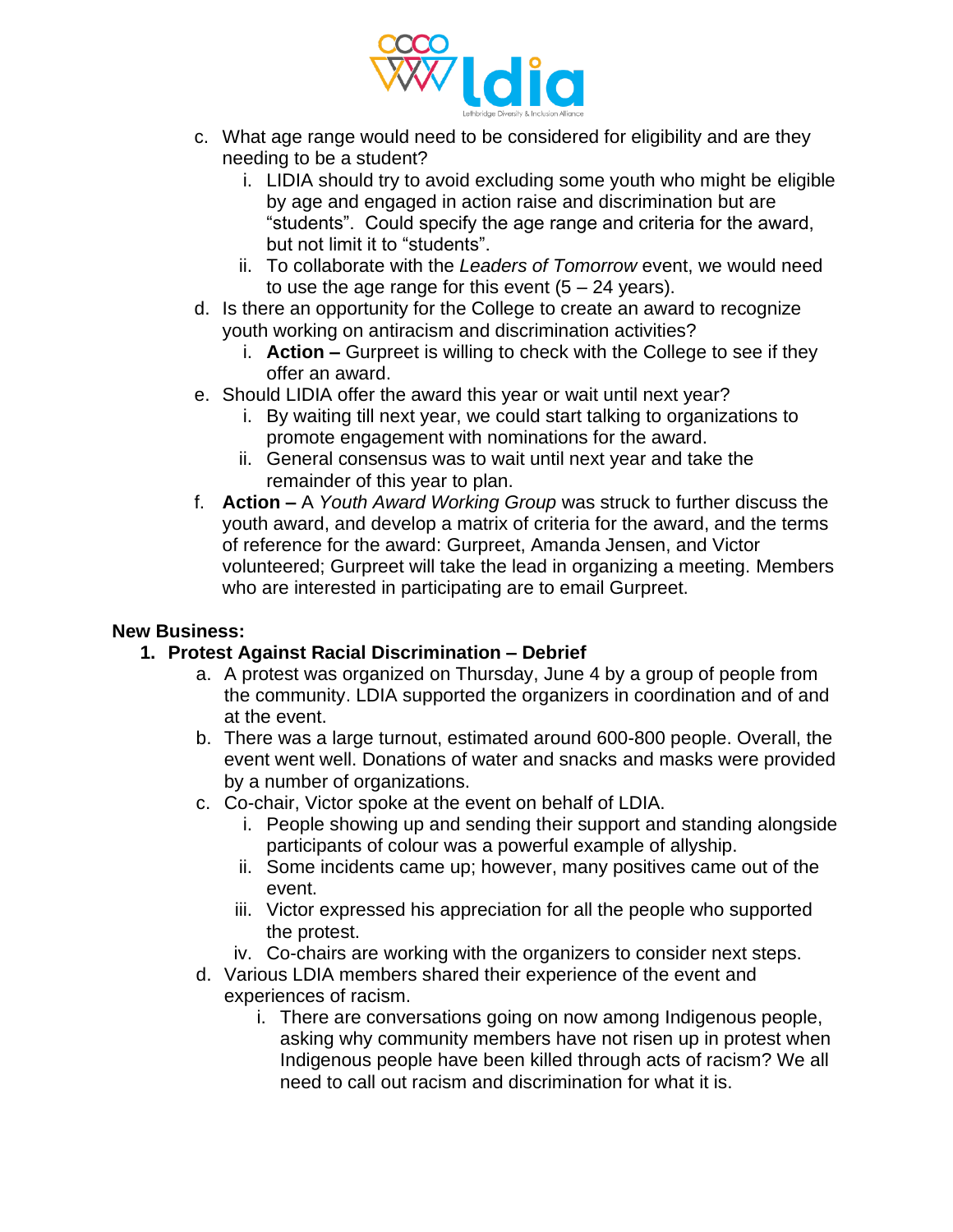

- ii. People are wanting change. There can be a paradigm shift in our community and society.
- e. Notably there were some representatives from a small local religious group at the protest. They called out with messages of support to participants. It was appreciated that they attended the event. We need to remember that there are other people in our communities that face discrimination.
- f. Co-chair, Jerry thanked and acknowledged those who shared their experiences from the protest and their experiences of discrimination. He expressed appreciation that LDIA could create a safe place for this type of discussion.
- g. **Call to Action**: How do we get people to join the conversation and feel safe?
	- i. LDIA's August Lunch & Learn is on Allyship, which is an opportunity to have these types of discussions.
	- ii. **Action** Victor & Shawn will co-facilitate the August Lunch & Learn on Allyship. Send Jerry the title and brief description.

# **2. Donations to LDIA (Requests)**

- a. Since this protest, we had 6 to 8 people that inquired about potential donations to LIDIA. Currently, we are not set up for donations.
- b. Do we want to accept donations? Is this something we should move toward.? We currently are not set up as a society, so accepting donations could be difficult at this time.
	- i. Governance Group is working toward society status.
- c. At this time, we could suggest other ways that people could support LIDIA. We could seek a fiscal agent to accept donations for LIDIA.
	- i. The city is the main funder right now. Could the city act as a fiscal agent?
	- ii. **Action** Tymm to inquire if the City could be a potential fiscal agent for donations to LDIA.
	- iii. United Way, Lethbridge Community Foundation, Volunteer Lethbridge, or WomenSpace could be considered as fiscal agents (or funders of grants to address racism and discrimination).
	- iv. In the past, WomenSpace acted as the fiscal agent for the Poverty Coalition.
- d. **Action** the governance working group will explore options for a fiscal agent for donations.

Notes from the Chat: Jerry wrote done the items from the Chat.

### **3. Community Response (ref. Twitter)**

a. LDIA had received messages from some community members as to how we are responding to acts of racism and how we are creating safe space for people experiencing racism and discrimination.